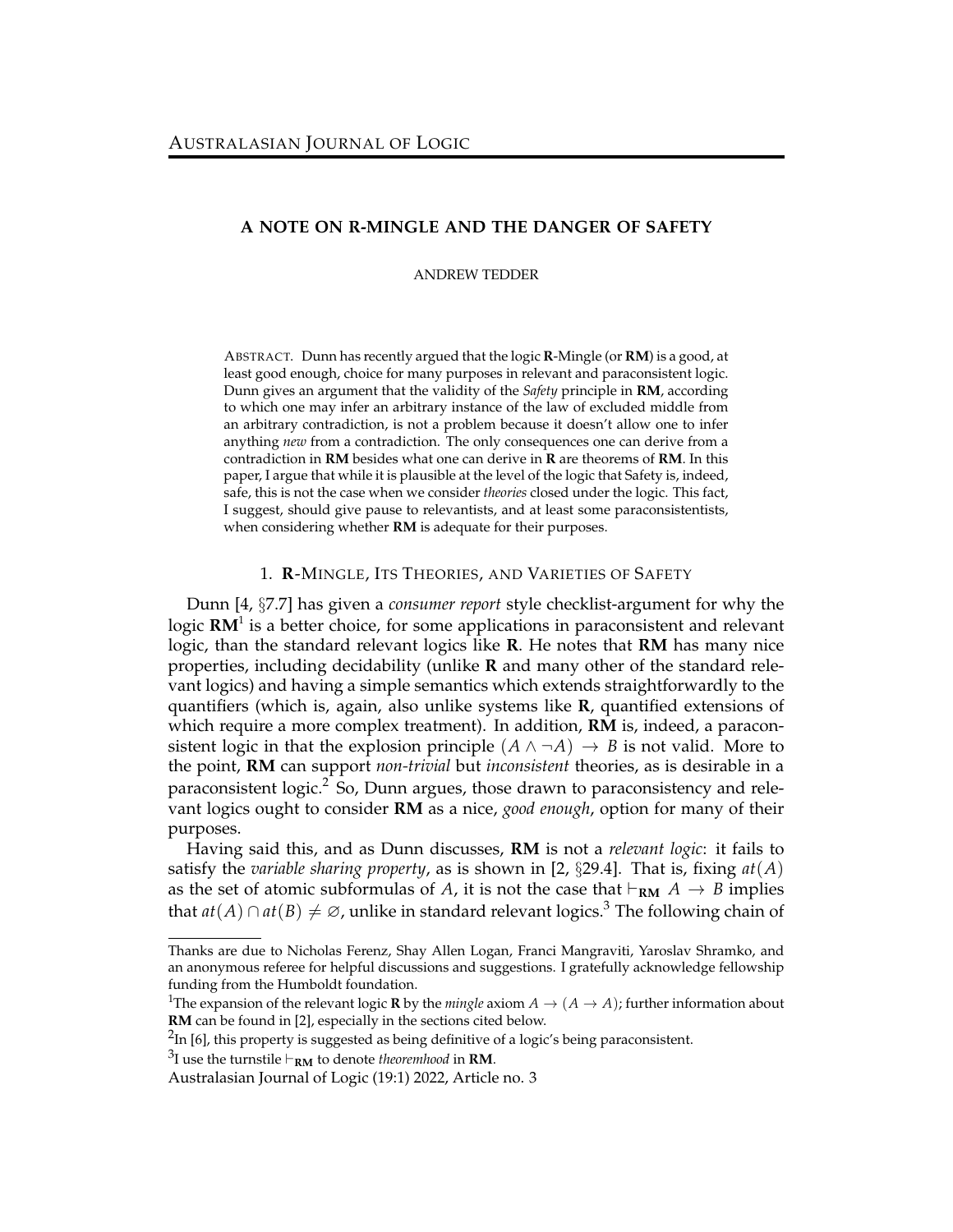provable implications in **RM** showcases the reason:

$$
(A \land \neg A) \to \neg(A \to A) \to (B \to B) \to (B \lor \neg B)
$$

That is, the implication between a formula and any formula to the right of it in the above chain is valid in **RM**. The implication between the extremal elements of this sequence,  $(A \land \neg A) \rightarrow (B \lor \neg B)$ , is what Dunn calls *Safety*, though he treats the implication between the interior pair of formulas,  $\neg(A \rightarrow A) \rightarrow (B \rightarrow B)$ , as another form of Safety. Many of the formulas mentioned above are of interest for my purposes here, and so, following Dunn, I'll use the term *Safety* to refer to them somewhat indiscriminately (though context will make clear which I mean in cases where it matters). Note that the theoremhood of the various forms of Safety is enough to ensure that **RM** does not satisfy the letter of the relevant law. While this the case, there is a related fact about **RM** which may give the relevantist some solace:

**Proposition 1.** If  $\vdash_{\mathbf{RM}} A \rightarrow B$  then either (1)  $at(A) \cap at(B) \neq \emptyset$  or (2)  $\vdash_{\mathbf{RM}} \neg A$  and  $\vdash_{\mathbf{RM}} B$ .

This was shown by Meyer [2, §29.3.3]: it indicates that while **RM** does not satisfy the variable sharing property, it does satisfy a *weaker* version thereof: while an implication's validity does not require shared content, the only cases where this doesn't hold concern implications to logically true formulas from negations thereof. The Safety principles provide examples of case (2) above: indeed, these are the only kinds of principles which keep **RM** from satisfying the variable sharing property.

Dunn [4] argues that Safety (along with its variants) shouldn't give undue alarm to the relevantist, or paraconsistentist, because it "unlike Explosion leads to nothing new" [4, p. 161]. The basic idea here is that if we are reasoning from some premises which we discover to be inconsistent, or to involve rejecting some law of logic, this will lead to some irrelevant consequences, but it won't lead to *all* consequences. Indeed, what it leads to are already theorems of the logic. But, Dunn suggests, these are not *new* in some sense: being part of the logic, we already had them.

I want to argue here that Safety is, in fact, unsafe – not from the point of view of the logic, but from the point of view of the set of *theories* of the logic. The class of **RM** theories seem to have some rather strange and, I think, undesirable properties, and Safety is the culprit. I'll start by discussing one rather serious problem, noted by Meyer, before moving on to discuss some other problems which I'll note and discuss in more detail.

To make my point, let me state some definitions of the central notions here (all of these are standard except, possibly, the notion of *funky* theory: to my knowledge, this concept does not have a standard name in the literature):

**Definition 1.** Call a set of formulas Γ an **RM**-theory just in case whenever there are some formulas  $A_1, \ldots, A_n \in \Gamma$  such that  $\vdash_{\bf RM} \bigwedge A_i \to B$ , then  $B \in \Gamma$ . The following *i*≤*n*

are some salient subclasses of **RM**-theories:

Australasian Journal of Logic (19:1) 2022, Article no. 3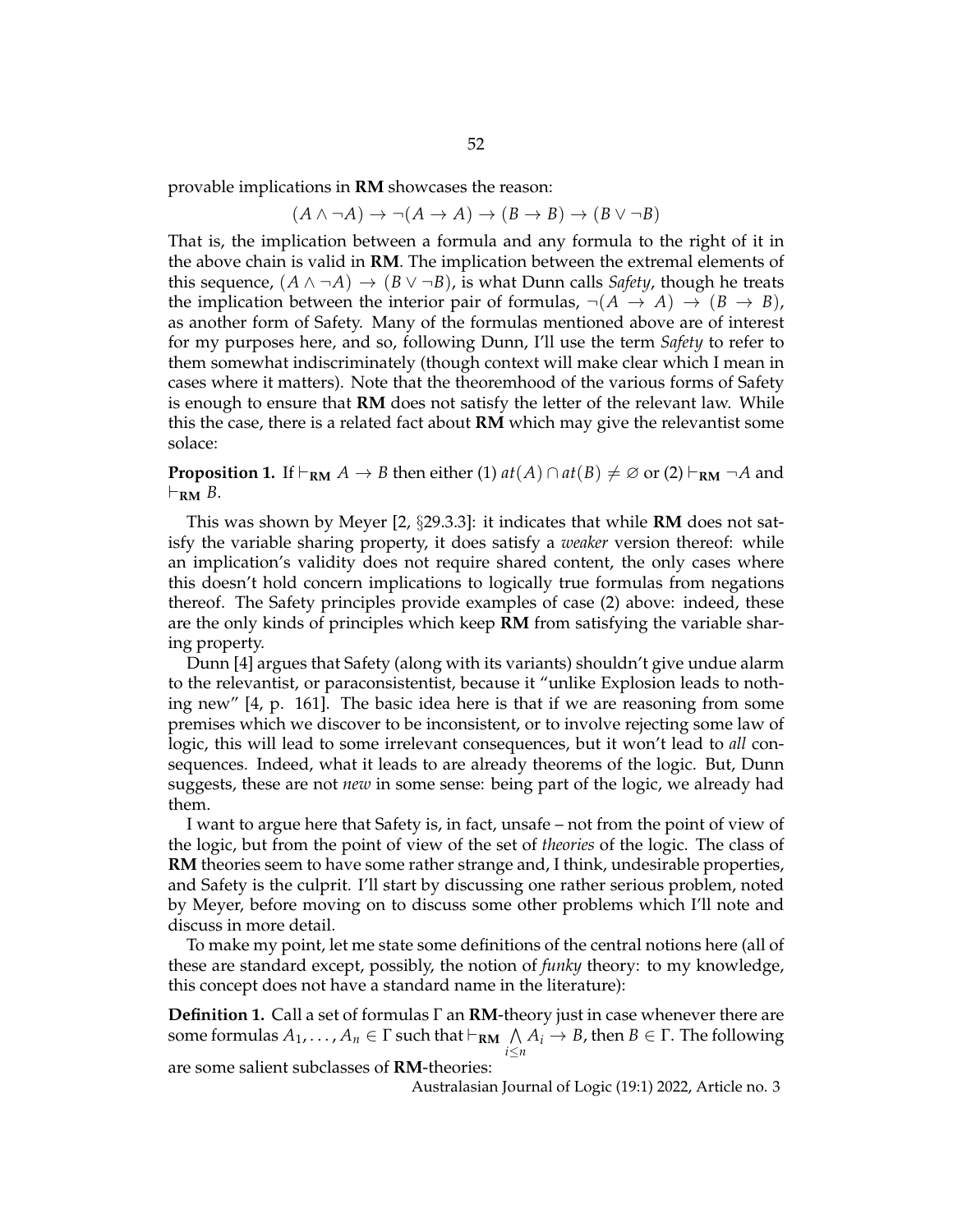- *Γ* is *prime* just in case whenever  $A \lor B \in \Gamma$  then either  $A \in \Gamma$  or  $B \in \Gamma$ .
- $\Gamma$  is *inconsistent* just in case there is some formula *A* s.t.  $A \in \Gamma$  and  $\neg A \in \Gamma$ ; otherwise Γ is *consistent*.
- Γ is *incomplete* just in case there is some formula *A* s.t.  $A \notin \Gamma$  and  $\neg A \notin \Gamma$ ; otherwise Γ is *complete*. 4
- Γ is *trivial* just in case it includes every formula; otherwise it is *non-trivial*.
- *Γ* is *regular* just in case whenever  $\vdash_{\bf RM} A$ ,  $A \in \Gamma$ .
- *Γ* is *funky* just in case there is some formula *A* s.t.  $\vdash_{\bf RM}$  *A* and  $\neg A \in \Gamma$ .

Let's note some facts about **RM**. First up is an already fairly damning fact proved by Meyer [2, pp.417–418]:

**Proposition 2.**  $\vdash_{\mathbf{RM}} ((A \land \neg A) \land (B \land \neg B)) \rightarrow (A \leftrightarrow B)$ . Therefore, if  $\Gamma$  is an inconsistent **RM** theory, then if *A*, *B* are contradictory according to Γ, then  $A \leftrightarrow$ *B* ∈ Γ.

This fact indicates that inconsistent **RM** theories say of their contradictions that they are indistinguishable, in a sense. This is quite bad, and indicates a reason why a paraconsistentist might have good reason to be suspicious of **RM**: usually interesting inconsistent theories are not those which collapse their inconsistencies in this manner (consider, for instance, inconsistent mathematical theories of the kind discussed in [12]).

Having noted this, there are other, somewhat subtler, reasons why we should be skeptical of **RM**, which I'll discuss below: some of the reasons concern properties of **RM**, particularly as a result of having Safety, which hold of other systems, and indeed of subsystems, in which the fact about **RM** above may not hold. To that end, let's note a few facts:

**Proposition 3.** The following are true of the set of **RM** theories:

- (1) Every inconsistent **RM** theory is regular.
- (2) Every funky **RM** theory is regular (and thus inconsistent).
- (3) Every regular prime **RM** theory is complete.
- (4) There are prime, negation consistent **RM** theories which are incomplete.
- (5) There are prime **RM** theories which are not regular.

*Proof.* For point (1), let's flesh out the argument a bit, though it winds up following from Safety. Note that, with safety, we have  $\vdash_{\bf RM}(A \land \neg A) \rightarrow (B \rightarrow B)$ . Following Anderson and Belnap's method [1] for representing the Ackermann **t** constant (also employed in [11]), we can thereby show that for any theorem *B*,  $\vdash_{RM}$  ( $A \land \neg A$ )  $\rightarrow$ *B*: in effect, this just relies on the fact that  $\vdash_{\bf RM} \bigwedge \{ p \to p \mid p \in \mathit{at}(B) \} \to B^5$ , and so

<sup>&</sup>lt;sup>4</sup>The notions of completeness and consistency at work here are often called "negation incompleteness" and "negation inconsistency". Given that these are the only versions of these concepts I'll be interested in here, I'll drop the qualifier "negation" throughout.

 $^5$ Note that the conjunction  $\wedge$  { $p \to p \mid p \in$   $at(B)$ } is finite. The reason this fact obtains is that, in general, we can prove that  $\vdash_{\bf RM} \wedge \{p\to p\mid p\in at(B)\}\to (B\to B)$ , and thus, assuming that  $\vdash_{\bf RM} B$ , we obtain the desired result from permutation.

Australasian Journal of Logic (19:1) 2022, Article no. 3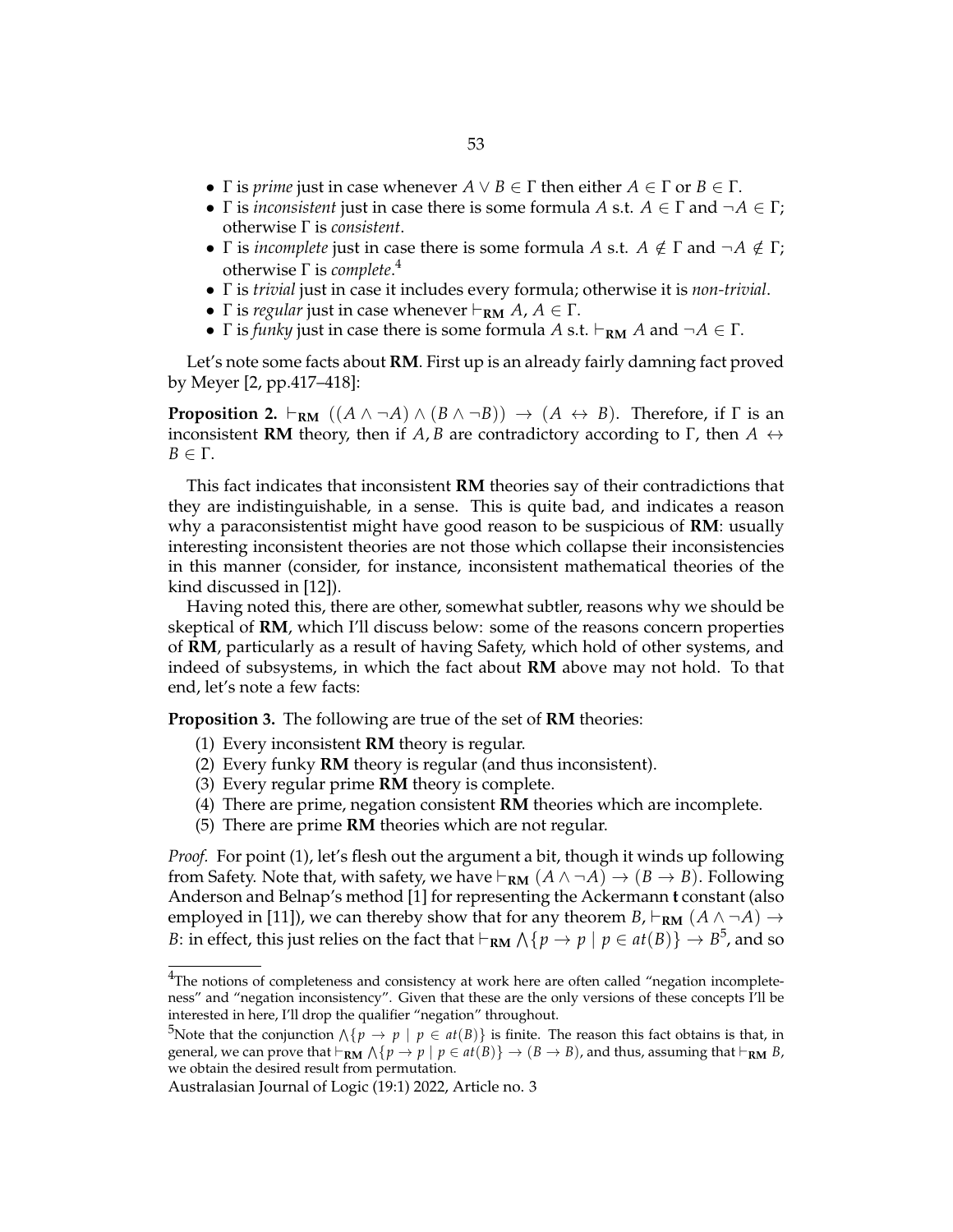since, because of Safety, we have that  $\vdash_{\bf RM}(A\wedge\neg A)\to\wedge\{p\to p\mid p\in\mathit{at}(B)\}$ , it follows that  $\vdash_{\bf RM}(A\wedge\neg A)\rightarrow B$  holds for every theorem *B*, proving the point.

Point (2) follows from considerations in the proof of point (1). For note that for any theorem *B* of **RM** we have that  $\vdash_{\mathbf{RM}} \bigwedge \{ p \to p \mid p \in \mathit{at}(B) \} \to B$ , it follows that  $\vdash_{\bf RM} \neg B \to \bigvee \{\neg(p \to p) \mid p \in \mathit{at}(B)\}\text{, and so since } \vdash_{\bf RM} \neg(A \to A) \to (C \to C)\text{,}$ we will have that  $\vdash_{\bf RM} \neg B \rightarrow (C \rightarrow C)$  for any theorem *B*, and so, following on the reasoning in point (1), we'll have that for any theorems *B*, *C*, we have that  $\vdash_{\mathbf{RM}}$  $\neg B \rightarrow C$ . Thus, any funky theory will also contain the **RM**-theorem witnessing its funkiness, resulting in inconsistency.<sup>6</sup>

Point (3) is due to the fact that  $\vdash_{\bf RM} A \lor \neg A$ .

For point (4), we construct such a theory using the *pair extension* theorem (see [8, §5.2] for definitions and details). I'll continue to use lower-case letters from the Latin alphabet as propositional variables and upper-case letters from that alphabet as metavariables. Consider the **RM**-theory  $\{A \mid \vdash_{\mathbf{RM}} p \to A\}$  and the set  $\{q \lor \neg q\}$ . We can easily check to see that this is a pair, in the sense of [8]: for suppose that there were  $A_1, \ldots, A_n$  s.t.  $\vdash_{\mathbf{RM}} p \to A_i$  holds for every  $i \leq n$  and that  $\vdash_{\mathbf{RM}} \bigwedge_{i \leq n} A_i \to$  $(q \vee \neg q)$ . It's immediate that  $\vdash_{\bf RM} p \rightarrow \wedge$  $\bigwedge_{i \leq n} A_i$  and so it follows that  $\vdash_{\bf RM} p \rightarrow$ (*q* ∨ ¬*q*), but this does not hold if *p*, *q* are distinct propositional variables (by the fact that **RM** satisfies the weak variable sharing property). Thus, by Theorem 5.17 of [8], it follows that we can construct a prime **RM**-theory  $\Gamma$  such that  $\{A \mid \vdash_{\mathbf{RM}}\}$  $p \to A$ }  $\subseteq \Gamma$  and  $q \vee \neg q \notin \Gamma$ . Furthermore, since this  $\Gamma$  is prime, we know that neither *q* nor  $\neg$ *q* is contained in Γ, and so Γ is incomplete; also, by (1) and (3), Γ is negation consistent.

Note that Γ also suffices for a non-regular, prime **RM** theory, and hence for point (5).

 $\Box$ 

These results spell out some odd features of the set of **RM** theories, beyond Meyer's noted point. Indeed, some of them rely directly on the principle (*A* ∧ ¬*A*) → (*B* ∨ ¬*B*): a consequence of which is that *any inconsistent prime theory is complete* (note this is a consequence of (1) and (3) above). This will be the case even in first-degree logics which satisfy this version of Safety, such as the first-degree fragment of **RM**.<sup>7</sup> Similarly, if we retain the property that a contradiction entails every validity, even in systems other than **RM**, there are, as we'll see, reasons to be suspicious. So if your system admits the rule "from *B* infer  $(A \land \neg A) \rightarrow B$ ", there are, I'll argue, reasons to be suspicious of the paraconsistent credentials of such a system. Furthermore, a logic may satisfy this property without having the theorem

<sup>6</sup>Note that points (1) and (2) can easily be seen by considering the algebras appropriate for **RM** (for discussion, see [2, §29.3.2]), where theorems always take values of 0 or above, and so the negations thereof take values of 0 or below, and so the value of any non-theorem is below that of any theorem. Similarly, the value of a contradiction will always be 0 or below, and the value of an instance of excluded middle will always be 0 or above.

 $^{7}$ Such systems have been studied by Yaroslav Shramko, a talk by whom on the topic motivated this paper.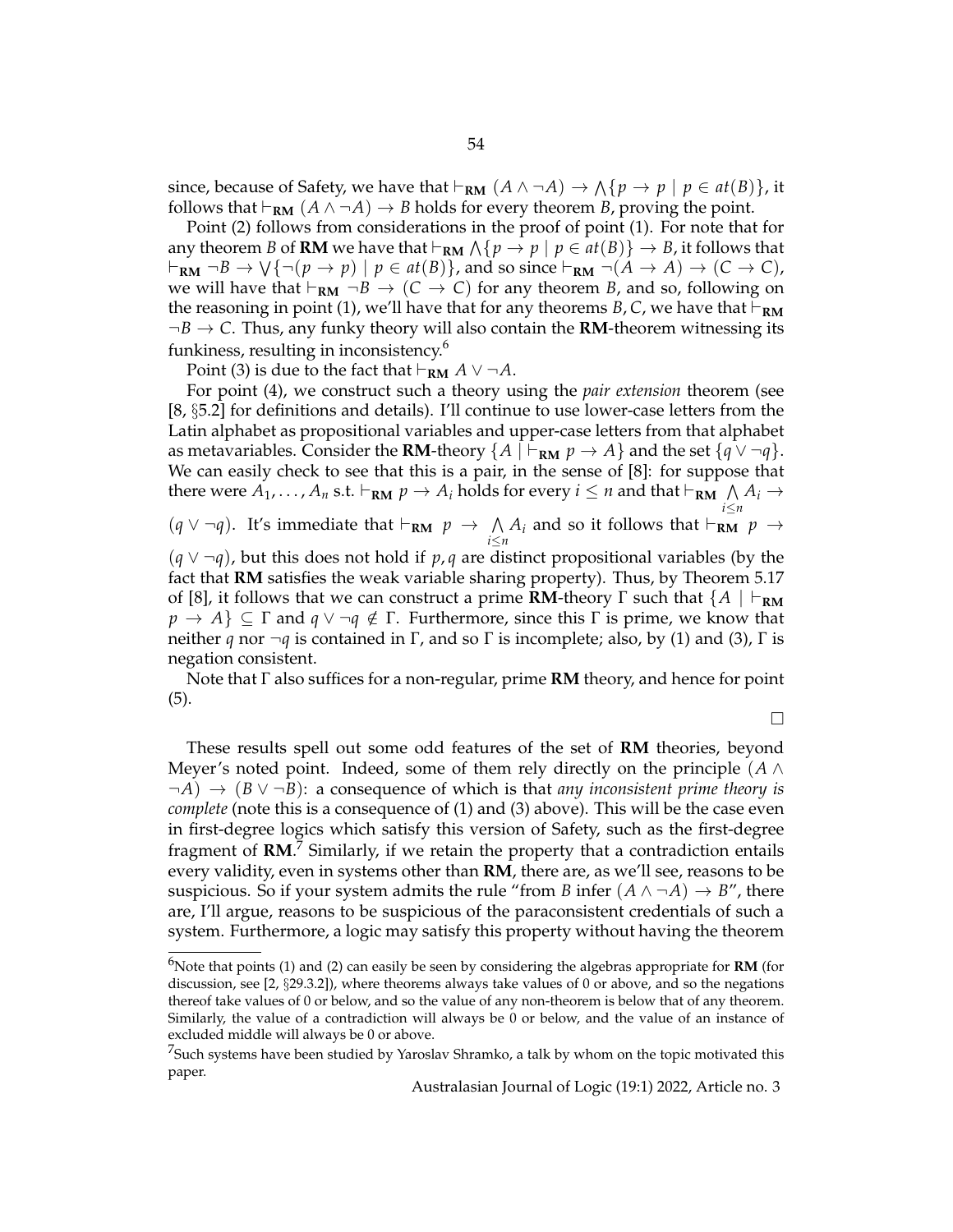of **RM** noted by Meyer. So the upshots I'll give below do concern **RM**, they are also of interest in problematising the properties themselves. Their close relation to Safety does rely on some properties of **RM**, but are available in other systems as well.

The point is that the badness of **RM**, and of Safety, is somewhat overdetermined; the properties mentioned Proposition 3 are, I'll argue, enough to make any relevantist or paraconsistentist wary of any logic which satisfies them. To that end, let's consider the reasons for wariness is some detail.

## 2. UPSHOTS OF SAFETY

Let's consider two problems that arise because of safety principles in **RM**.

2.1. **Problems with Funkiness and Regularity.** In **RM** there is a curious, though local, *blurring* of a distinction important in relevant logic; that between a theory *being closed under* and a theory *containing* logic. Being closed under logic is something all theories share, given the definition above; on the other hand, containing the logic is distinctive of regular theories, and theories are generally not required to satisfy this property. This distinction tracks the idea that we may study logically well behaved theories (as all theories are) which nonetheless do not *in any sense* concern logic themselves as their subject matter.

Beall [3] has recently leaned on the behaviour of theories to provide a philosophy of logic: he understands logic as providing the *closure properties* for theories. Our theories, so the story goes, are deductively closed according to some logical consequence relation, and the weakest such relation, in common between all theories, is logic (the differences come in with extralogical assumptions invoked in particular theories). A part of this story is that the theories themselves need not be *about* logic, but just need to be closed under it – in fact, Beall's preferred logic **FDE** has no theorems, and so the question of regularity for theories is moot in his system. Having said that, a similar approach to the relation between logic and theory building has been proposed by Logan [5], dealing in systems with theorems, and for his project the possibility of non-regular, and, perhaps, even of *funky* theories is essential. For him, logic plays a role as a certain kind of *background* theory, which, when applied to another theory, generates the deductive closure of the latter. That some but not all theories include the logic is, then, a key part of Logan's view.

Now **RM** does have non-regular theories and even funky theories: however, as we've seen, all of the latter are, in fact, regular, and none of the former are inconsistent. On the theory-building line, then, this, in effect, means that **RM** dictates that a theory may be about something other than logic, or it may be inconsistent, but it may not be *both*. But why think that the theory of, say, an inconsistent model of arithmetic must *also* contain the complete theory of logic?

This is a deeply weird consequence. On Logan's way of putting things, among the *background* theories which enforce logic we find every inconsistent theory and, indeed, every funky theory, even if, *prima facie*, these theories are not, in an intuitive sense, intended as theories of logic. At very least, this does indicate an important sense in which Safety principles do give us *something new*; not in the logic, but Australasian Journal of Logic (19:1) 2022, Article no. 3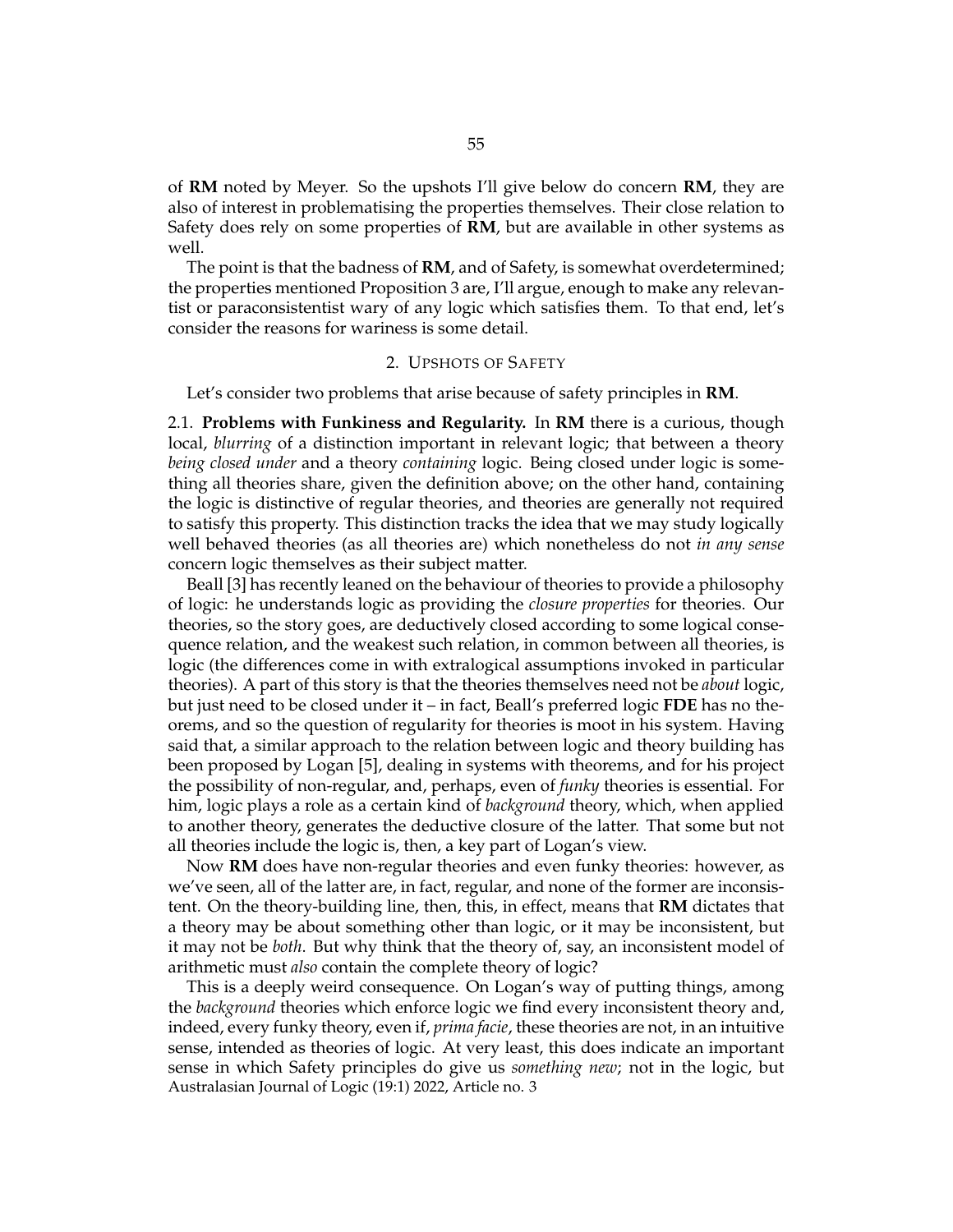among its inconsistent and funky theories. If a paraconsistentist is interested in inconsistent theories, or a relevantist in funky theories (and there seems to be good reasons why they should be, as we'll see), then this should raise their suspicions.

2.2. **Asymmetry Between Inconsistency and Incompleteness.** Let's turn to a related point that mainly concerns *prime* theories. Recall that (1) and (3) imply that every inconsistent, prime **RM** theory is complete. This fact, in combination with (4), indicates that while some prime **RM** theories may, in general, be incomplete, they may *not* be so if they are inconsistent. Speaking metaphorically, in **RM** one may, in general, refrain from answering some yes-or-no questions, but not if one answers *any* such question "yes and no". Stepping away from the metaphor, let's consider some reasons to think this is an undesirable result.

One reason concerns an early use of theories, especially inconsistent and incomplete theories, in doxastic relevant logic (though the kind of considerations here applies more broadly). Sylvan (né Routley) and Plumwood (née Routley) [9] argue that odd, logically ill-behaved theories, such as the inconsistent and funky theories, play an important role in the context of doxastic logic. The main point concerns the familiar fact that theories of what an agent believes (or perhaps of what they are committed to) should make room for genuinely inconsistent beliefs (commitments). In such a setting, if we take *prime* theories to correctly model beliefs or commitments (there are good reasons not to demand primeness, but let's do so for a moment), then it seems incredibly bizarre to say that whenever an agent believes (is committed to) a contradiction, then they believe (are committed to) one of *A*, ¬*A* for any proposition *A*.

This seems extremely implausible as a constraint on the would-be inconsistent believer, especially given that it is *not* a constraint on the consistent believer! The use of prime theories to model belief (commitments) is trouble, as clearly one can believe  $A \vee B$  without picking one of  $A, B$ : Sherlock could believe that either Moriarty committed the murder or that Queen Victoria did, without having the evidence to clinch the case. However, on this point, note that a requirement given by **RM**, which holds even in non-prime theories, is that while the consistent believer may, rationally, fail to believe some instance of the principle of excluded middle, the inconsistent believer is not, rationally, also so allowed. As a fanciful example, the consistent believer is allowed to be a constructivist, while this is not permitted for the inconsistent believer. While one may have doubts as to the straightforward application of theories to the logic of belief of the kind motivated by Sylvan and Plumwood, nonetheless the point serves, I think, to highlight why **RM** delivers undesirable results for modeling possibly inconsistent collections of propositions.

Returning to [3], Beall's aim there is to argue for subclassical logic on the grounds that it provides the means for us to study a wider range of theories than does classical logic. It is from this wider range that we can, hopefully, pluck the best candidates for the true theory. Imposing further restrictions, he argues, may lead us to rule out of court a true, or potentially useful, theory. According to Beall's approach, we should take the theories we're interested in to all be *prime* (though this may be a Australasian Journal of Logic (19:1) 2022, Article no. 3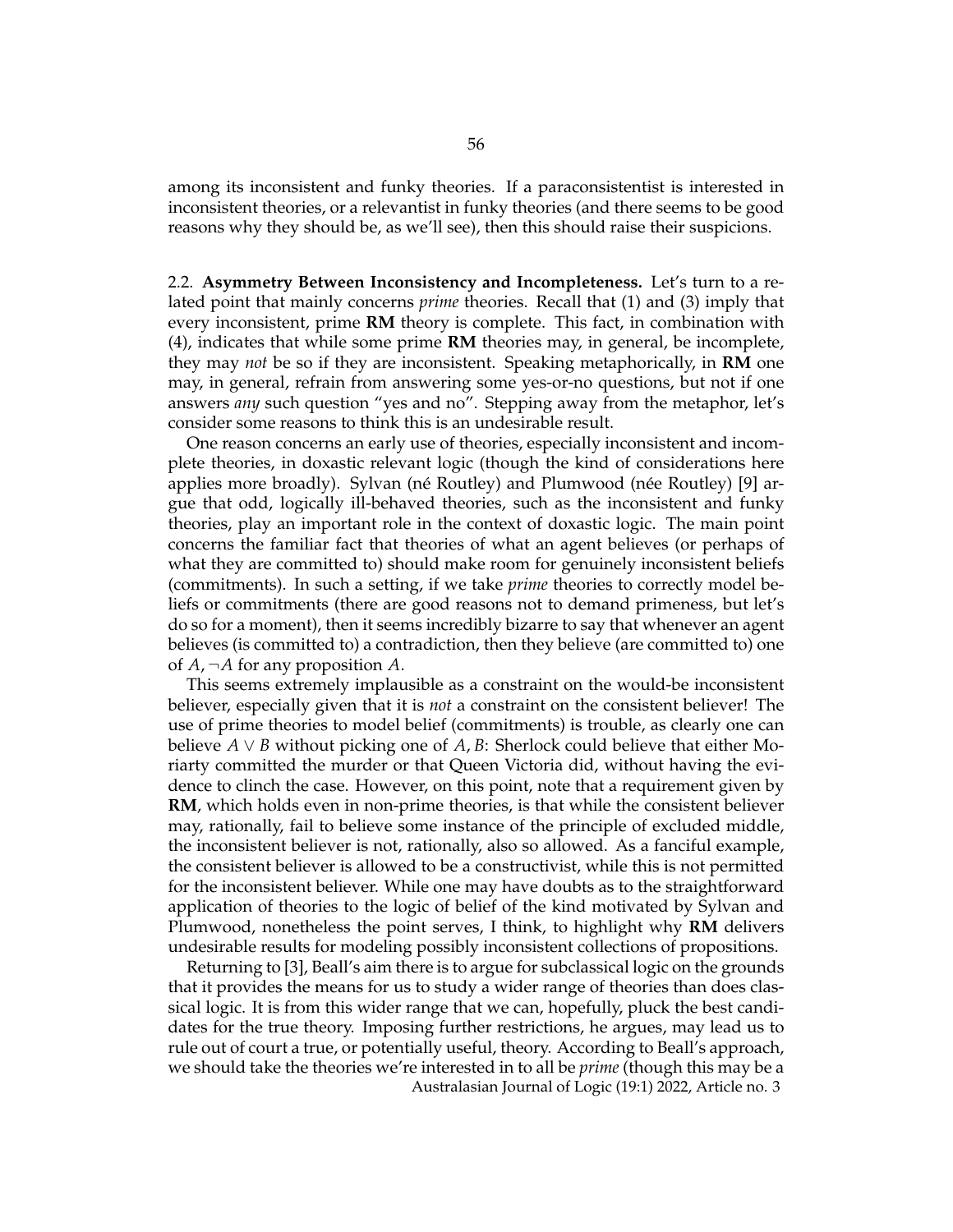questionable assumption), and to obey certain other properties concerning the behaviour of  $\wedge$  and  $\neg$ , but otherwise to be unconstrained. The constraint that a theory can be inconsistent or incomplete, *but not both* seems quite powerful. This rules out a fairly wide range of potential theories, and, in line with Beall's argument, doing so places us in some epistemic risk for throwing out some good ones.

While not exactly Beall's view, a related position has a long history among relevant logicians. Sylvan included a related discussion, building on Plumwood's notion<sup>8</sup> that logical deducibility should be an *absolute sufficiency* relation*,* writing as follows:

Sufficiency is a go-anywhere notion, which is not limited by the fact that the situation in which it operates is somehow classically incoherent, e.g. inconsistent or paradoxical. If *A* is sufficient for *B* then it does not matter what else goes on; logical laws may go haywire but nothing subtracts from *A*s sufficiency.

[10, p. 8]

Sylvan is here talking about *situations*, which form the basis of a standard interpretation of the ternary relation semantics, but the same point seems to apply to *theories*: indeed, we should expect that for every situation there is a theory including all and only the propositions made true by the situation. With this in mind, Sylvan motivates the tolerance of inconsistency and incompleteness, but also motivates the need for situations which seem best modeled by funky theories (those where logical laws 'go haywire').

The reason I bring this up is because, first, the **RM** requirement that inconsistent theories (situations) are complete is just as bizarre here as anywhere else. Second, however, this ill-fit relates to Sylvan's appeal to the logically ill-behaved situations, such as inconsistent and funky situations. According to **RM**, any situation which is logically ill-behaved enough to be funky must, in fact, actually have been a situation supporting all the truths of logic after all. Hopefully at this point the reader agrees that this is a distorting, and undesirable, constraint to place on the wide space of situations Sylvan invokes here.

As one more argument, this fact brings along an odd asymmetry between inconsistency and incompleteness among prime theories. The treatment of incomplete theories in **RM** is really *quite* different from the treatment of inconsistent (and nontrivial) theories. Incompleteness does not force (prime) theories to be inconsistent, but the converse implication does hold. While not, by itself, a big problem, it is somewhat aesthetically unsatisfying.

It should be noted that the treatment of inconsistent theories in **RM** will only appear as a problem for certain paraconsistentists, namely those who also want to allow paracompleteness (Beall is a notable example thereof, but not the only one). So, for instance, Priest [7] whose preferred paraconsistent logics (which extend **LP**)

 ${}^{8}$ Defended in her "Some False Laws of Logic", to be published in the near future in this journal. Australasian Journal of Logic (19:1) 2022, Article no. 3